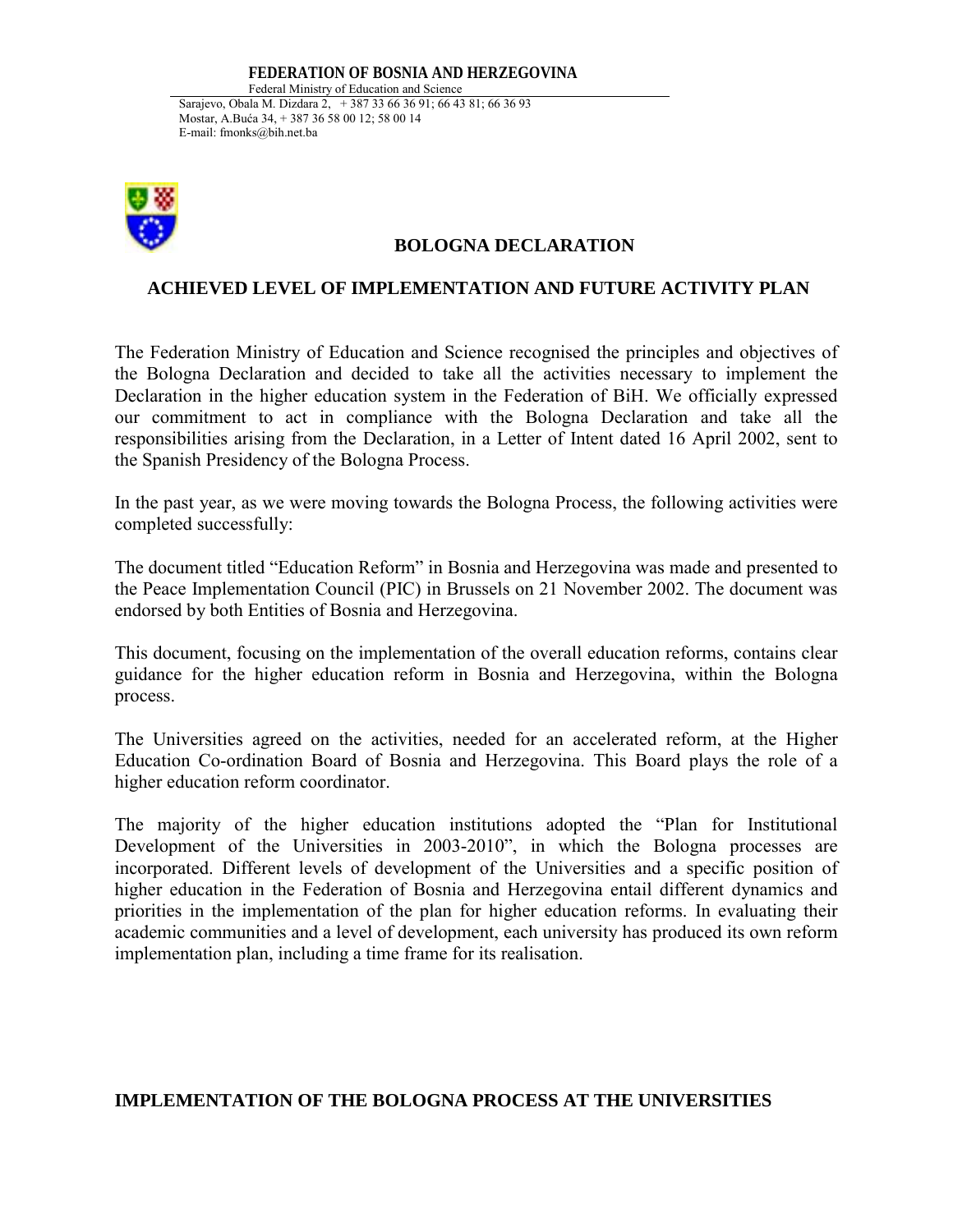*1. Tuzla University* has implemented in the past period all the activities in both institutional and legal terms. As a result, all higher education institutions (faculties) are integrated in one legal entity  $-$  the University. This process has created the preconditions necessary for professionalization of administration, rationalisation and professional training of the management. The Tuzla University has joined the education reform as from 2002/2003 school year, on the basis of various plans. In doing so, the University is guided by European standards in higher education. Consequently, new curricula are in the process of being completed. The activities related to the formation of a quality study centre will begin soon. In parallel, seminars and training sessions for the staff who will be working in the Centre will be organised as well. An integrated university allows the formation of joint departments for certain courses, which will be introduced in practice as from 2003/2004 school year, when an ECTS pilot project should also begin (European Credit Transfer System pilot project). A diploma supplement will also be introduced to provide significant data on the diploma itself, for the purpose of an easier understanding and recognising the completed studies and an achieved level of education. The quality study centre will also be involved in accreditation, supervision and evaluation of higher education activities.

The formation of new departments will be done in such a way that they will be prepared fully to embrace the new circumstances, ECTS, self-evaluation and quality assurance (QA).

In 2005/2006 school year, following the analyses and monitoring of ECTS, the European mobile credit system will be introduced at some faculties and departments, which is a precondition for a student mobility within the universities in Bosnia and Herzegovina. The University will be trained for an academic mobility (of both students and teachers) from South East European countries and to the countries in the region in which the languages related to those spoken in Bosnia and Herzegovina are spoken, and will also be open and ready to receive students and teachers from the countries in which the languages, related to those spoken in Bosnia and Herzegovina, are in use.

After the first experiences gained in the academic mobility of students, the activities on the mobility towards other European countries, in which different languages are spoken, will be accelerated. The first students who will graduate under the new curricula for 5 semester studies are expected in 2006/2007 school year.

In the year 2010 the Bologna Declaration will be fully applied at the University. The European Credit Transfer System will be fully applied in evaluating the ECTS teaching process. International accreditation and verification of the teaching process will also be functioning fully. The studies at the University will be fully compatible with the European studies under the 3+2+3 model. The diplomas will be clear and easily recognisable and comparable to the obligatory diploma supplement, which will explain the diploma itself.

*2. Mostar University* produced an Institutional Plan for the Development of the University in a period between,  $2003 - 1010$ , which was sent to the Higher Education Co-ordination Board. The University implemented the ECTS pilot project. Before that, a seminar was organised at the University on all ECTS elements. The introduction of a new evaluation system resulted in certain findings, which are now being analysed. This project includes five faculties and one post-secondary two-year school: the Faculty of Agronomy, the Faculty of Medicine, Pedagogic Faculty, the Faculty of Law and the Faculty of Mechanical Science and Information Technology, as well as the High Medical School. The curricula were made for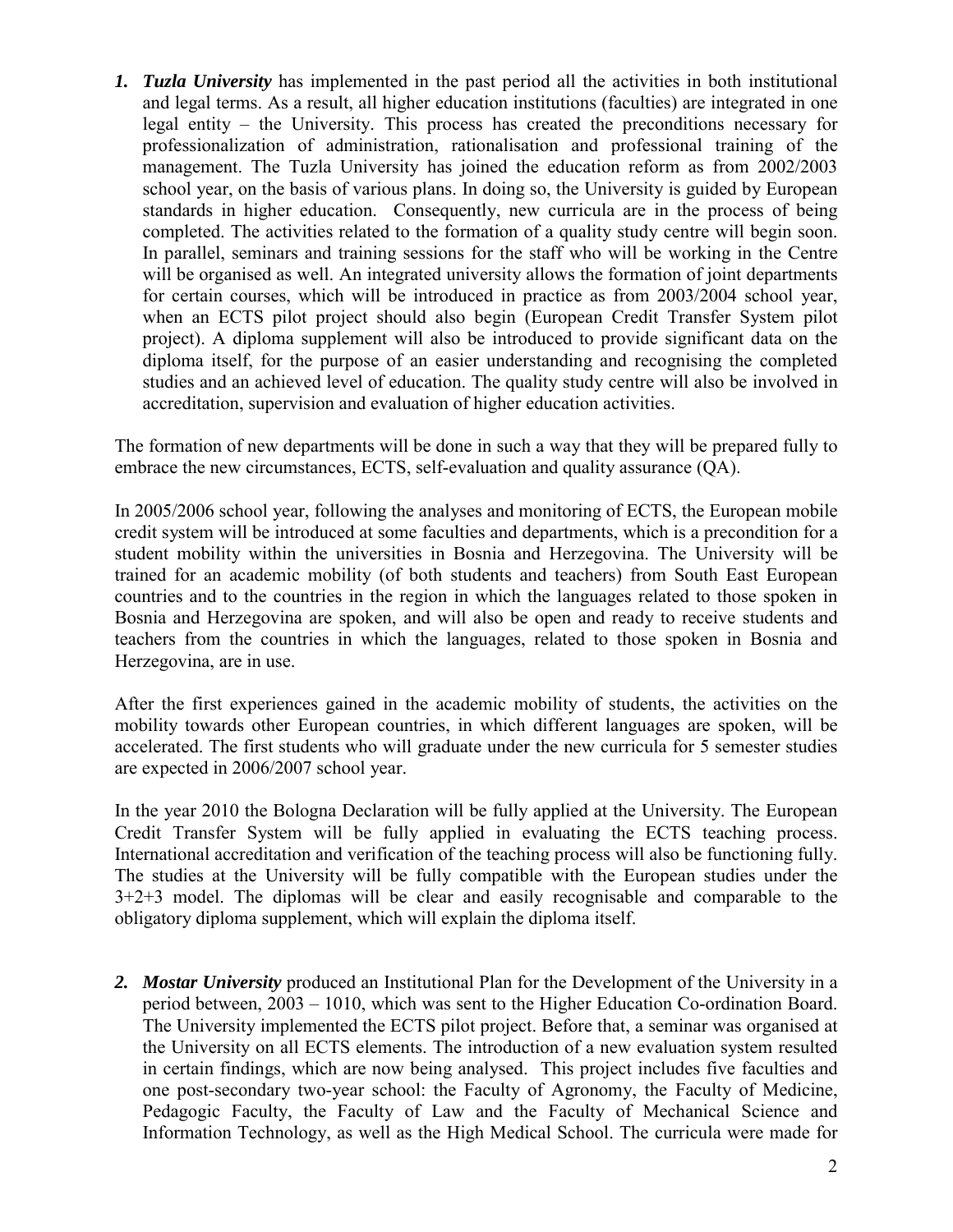new post-graduate studies under the European standards. They are already being implemented. Before May 2003, a proposal for the organisation and functioning of joint departments at the University will have been made and possible savings and rationalisation planned.

Within that same period, a proposal for the rationalisation of student services and administration and extra-curricular activities of the University will be done in accordance with the Bologna Declaration.

The attempts will be made to develop in students' minds the need and a feeling for quality education which will guarantee success and develop a positive competition; motivate students to achieve better results during their studies; form and develop further student counselling; introduce new qualities in cooperation between students and professors within a teaching process; train the existing management and improve their performance with a view to increasing efficiency and productivity; develop the curricula under European standards and the Bologna Declaration. In 2004, the University will intensify the activities on the selection of the programme which will suit the needs of the state and be capable of offering a clear picture of quality.

The curricula and the curricula contents will meet the international standards through new methods of work. New concepts will be introduced in lecturing and learning, such as lifelong and distance learning. Institutional mechanisms for self-evaluation will be developed and introduced. The teaching process for international study programmes and student mobility will also be introduced. It will be possible for students, particularly post-graduate students, to join research projects for the purpose of improving education quality. The development of the information network of the University will be accelerated and information technology will be applied at the University. The activities will start on building a university, a national library and other related facilities.

The non-teaching staff will be trained; the appropriate training will be organised under the new requirements of the university. The University will be reorganised under the Bologna Declaration (a new Law on the University).

In a period between 2005 and 2010, the University will carry out the following activities: improve a student standard in all aspects, including accommodation, classrooms, library, study conditions; the quality assurance system will be applied efficiently; an internal evaluation and an external evaluation (EUA) will be conducted; preparations will be made to implement accreditation at all levels of the University.

Both the reforms and the laws will lead to an integrated University under the model of a European university.

*3. Bihac University,* like other universities in the Federation of Bosnia and Herzegovina, produced its Plan for Institutional Development of the University in 2003-2010. The University academic plan is a central plan and its institutional development includes fully the under-graduate and post-graduate programmes, their duration, levels, and all other courses. This projection includes new study models (full-time studies, part-time studies), new courses, as well as new approaches to learning and studying. This is a presupposition that compatible curricula will be developed to correspond to the European level and the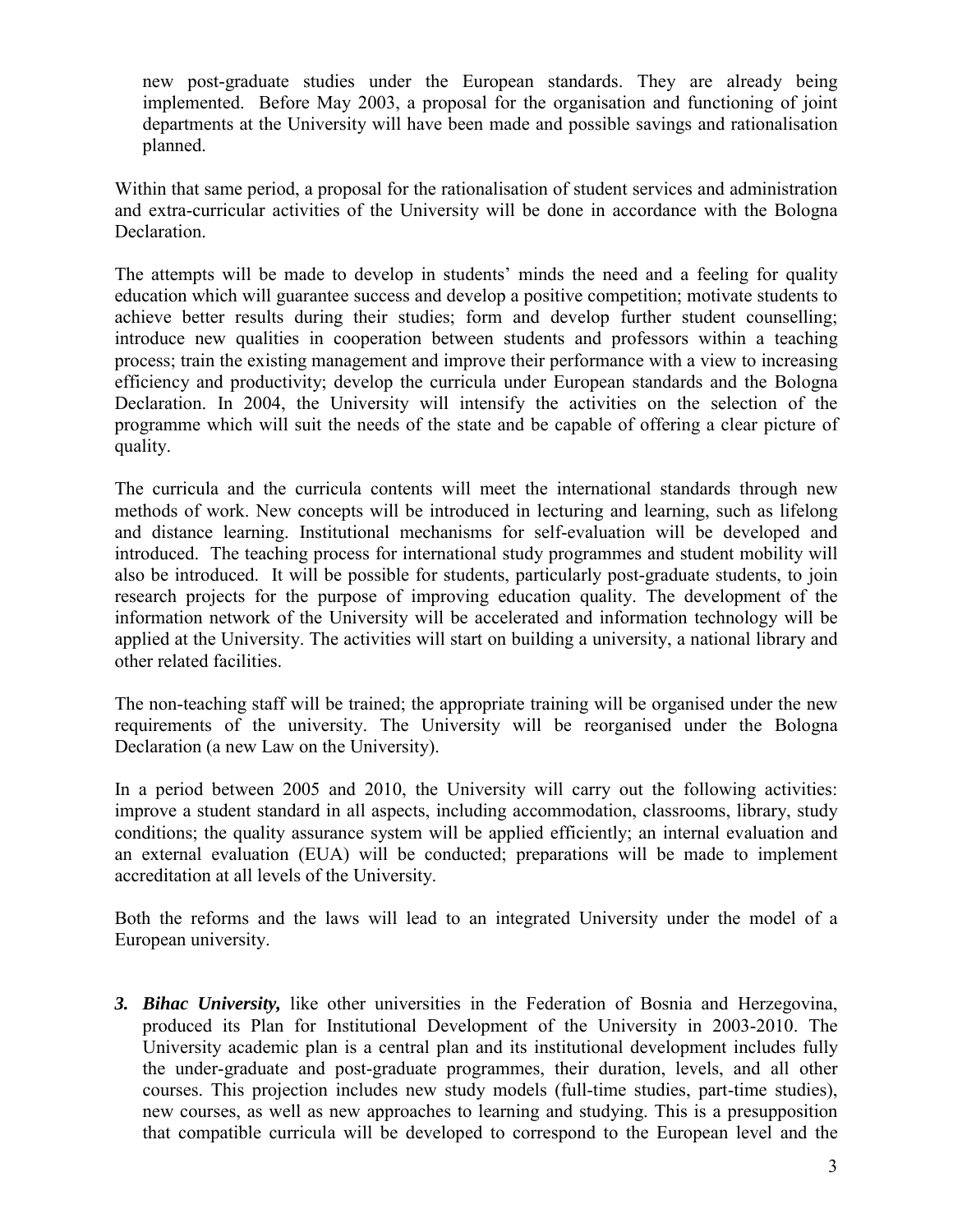Bologna Declaration, i.e. that ECTS system will be applied in the firs place (European Credit Transfer System), which is a starting point for introducing changes to the study programmes.

The University has planned to implement the following activities in 2003: an analysis of the existing situation from the aspect of available space; training of the exiting management and improvement of their work; an analysis of the existing curricula and their contents and their harmonisation with European standards; introduction of the ECTS pilot project in 2003/2004 school year.

The Law on Higher Education and Amendments to the Law on the University, once adopted, will create legal and institutional presuppositions for the University to function on the new principles. The University will be given a status of a legal entity, while the faculties will have an academic freedom, although they will not have a status of a legal entity. The University will have the full autonomy and self-rule, especially in the field of research, determination of the contents and teaching methods, management of its own resources. It will do the concentration of the teaching staff and research capacities and form joint departments. It will include students in the decision-making processes at the level of the University, which will contribute to a successful implementation of the Bologna Declaration objectives, increase interest in research activities and compatibility of the curricula and lead to the adoption of new common evaluation standards. Integration information system, to be introduced, will consist of four modules: students, staff, library and financial information system.

The Technical Faculty within the Bihac University completed successfully a certification procedure, thus acquiring the right to ISO 9001/2000 certificate, awarded to the University in late 2002. This certificate obliges the University to pay a particular attention to the teaching process quality standard. This year the University will carry out a thorough expert analysis of all the curricula in use and will reconsider them critically, in an attempt to adjust them to the Bologna Declaration and European standards. An institution will be formed to assist the future students in choosing their studies and encourage them to enrol in the disciplines which will help them find employment in the labour market. The standards and norms will be developed in higher education. The application of information and communication technologies at the University will also be prepared. An institution will be formed at the University for the introduction of Quality Assurance (QA). The staff will be trained in Quality Assurance and Management.

From 2004/2005 school year, the Institutional Plan envisages the following activities: education and training of the existing management and improvement of their work; a new organisation of the University, adjusted to and compatible with the organisation of European universities; changes in the management of the University (centralised); creation of our own base of a scientific successor generation out of talented cadets.

In selecting and re-selecting the teaching staff, reference requirements will be applied and an analytical assessment of each nomination will be conducted.

The application of ECTS in the full capacity enables the student and teacher mobility, which will encourage the exchange of students with other universities. In the beginning, the countries in which the languages related to those spoken in Bosnia and Herzegovina will be included and in a later stage this will expand to include other countries as well. The networking of the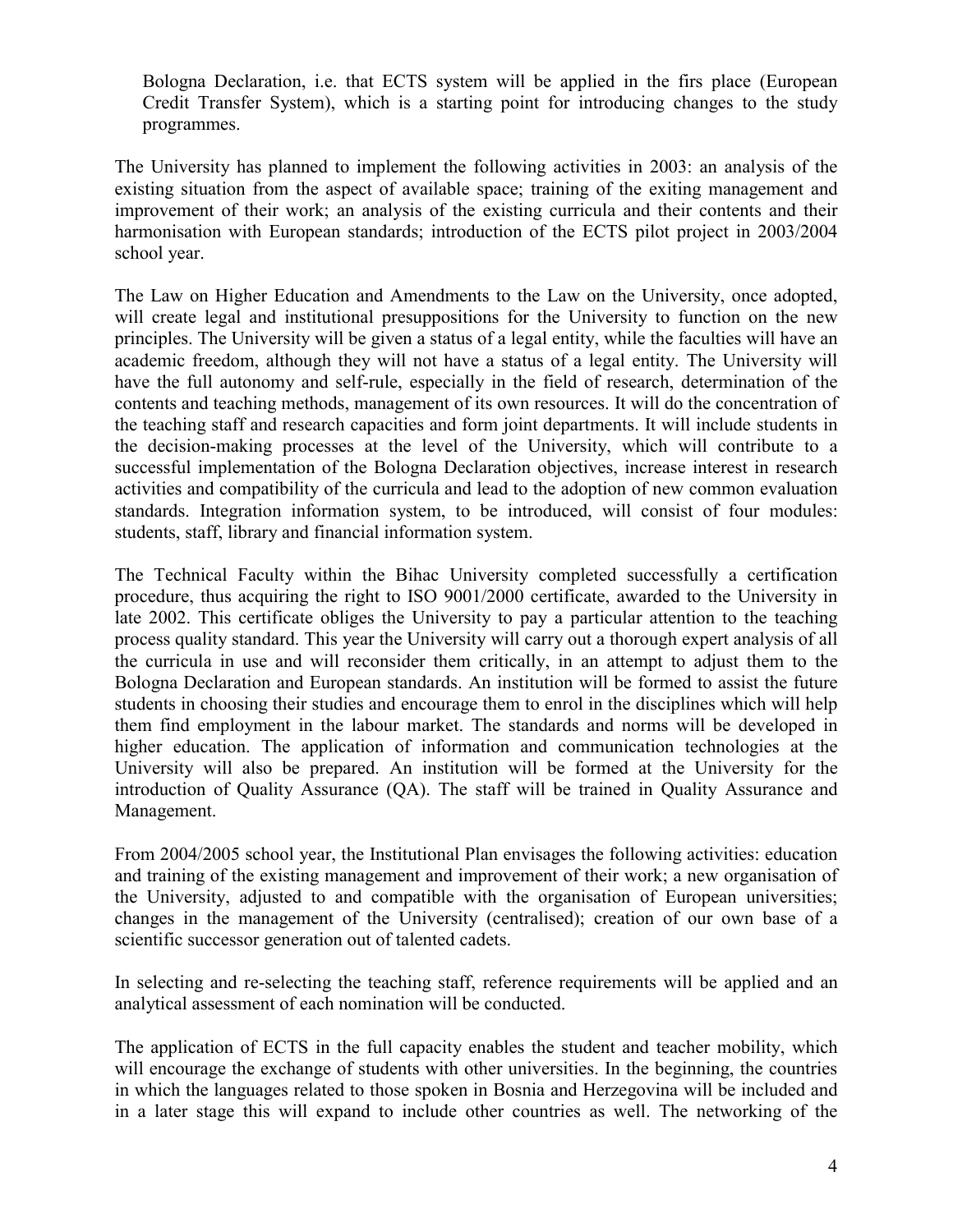information system at the University will be introduced and the possibility to establish the system at the level of Bosnia and Herzegovina will be opened up.

The following activities are planned for a period 2005-2010: introduction of the rules and application of ISS procedures – standards, self-evaluation and assessment of a teaching process at the University; introduction of multi-disciplinary under-graduate studies; continued modelling of the studying programmes for different and new disciplines and adjustment to the needs of our economy and society; a two-tier system; internal evaluation of the University, accreditation at all levels.

*4. "Dzemal Bijedic" University in Mostar,* within the framework of development strategy, adopted the Plan for Institutional Development of the University, including the time frame for the implementation of activities this University is planning to undertake in the context of implementation of the Bologna Process. The following activities are included in the time frame for 2003: the analysis of the existing academic curricula and their harmonisation with the European standards governing the teaching and scientific processes; education and training of management and administration with a view to achieving a more efficient monitoring of all changes, introduction and partial application of ECTS in the teaching process and monitoring of this model throughout the year and an analysis of the achieved results; issuance of the plan for introduction of quality management information system at the University.

In 2004, the plan is to create both legal and institutional conditions necessary for the reorganisation of the University towards its integration. On the basis of the experience gained in monitoring the ECTS pilot project in 2003, the European Credit Transfer (Mobile) System will be applied fully; application and implementation of the information system at the University; application and full implementation of the quality management system at the University; application and implementation of self-evaluation (of both students and teachers) at the University.

In a period between 2005 and 2010, "Dzemal Bijedic" University in Mostar is planning to undertake the following activities within the spirit of the Bologna Declaration: implementation and monitoring of the first results of a new organisation of the University; application and implementation of all academic programmes; application of the curricula for Bacalorea – master system (two-tier education); the full functioning of information system at the University; certification of the quality management system and an efficient functioning of accreditation by the issuing institution.

*5. Sarajevo University,* the biggest university by the number of students and faculties, has had a dilemma as to how to define a mission strategy and vision of the basic development documents which would be in harmony with the Bologna Declaration and the development of the society in Bosnia and Herzegovina, directed towards European integration. The overall activities and discussions led to the introduction and adoption of the Plan for Institutional Development of the University from 2003 to 2008, including the dynamics of harmonisation with the European standards in higher education. The dynamics of reforms and institutional changes arise clearly from that Plan, which will follow the development of the University. The dynamics plan for education reforms envisages that the University should by the end of 2003 initiate the amendments to the Law on Higher Education in